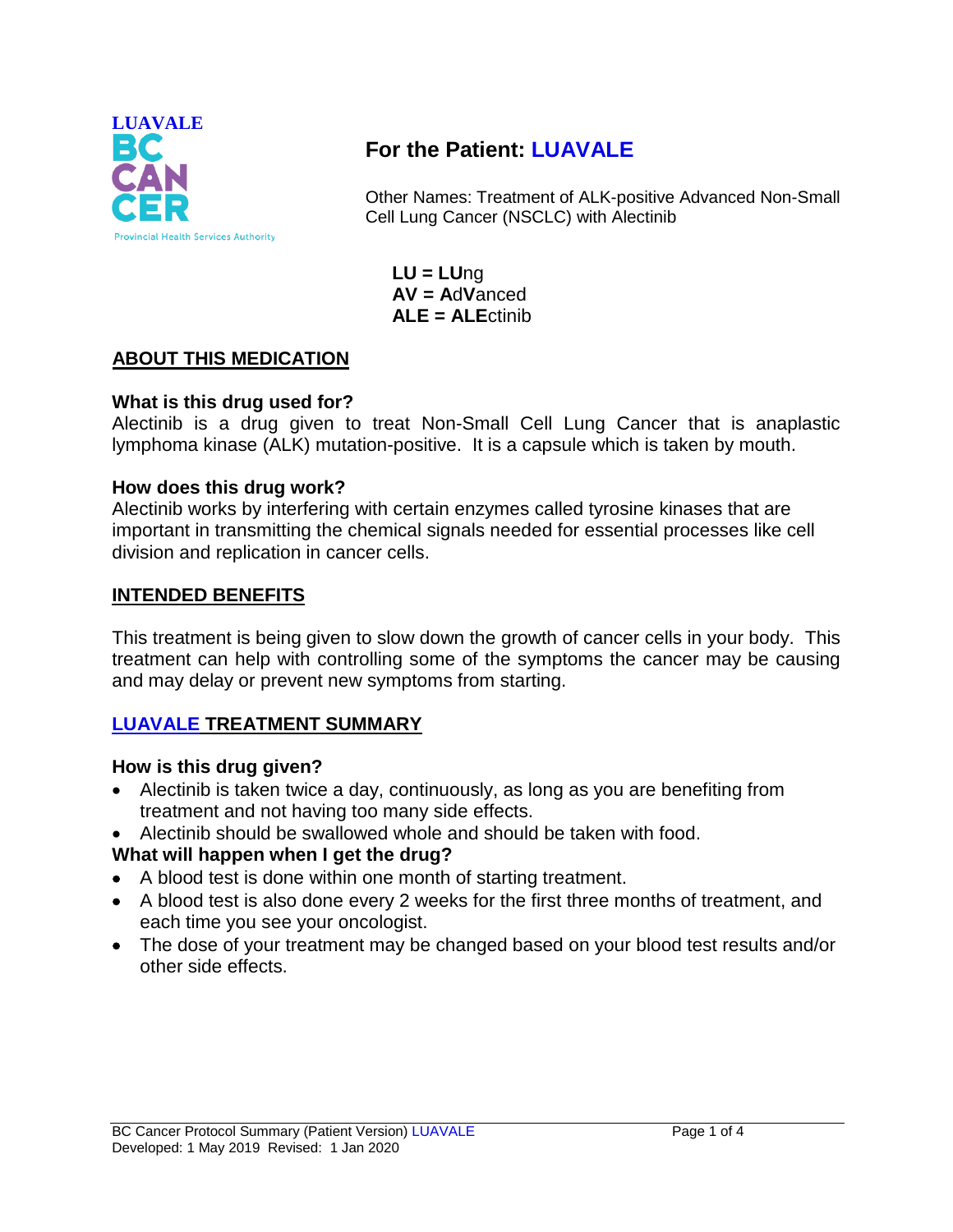# **SIDE EFFECTS AND MANAGEMENT:**

- Your oncologist will review the risks of treatment and possible side effects with you before starting treatment.
- The pharmacist will review how to take the medication and possible side effects with you on the day you first pick up your medication.
- Unexpected and unlikely side effects can occur with any drug treatment. *The ones listed below are particularly important for you to be aware of.* Please refer to the patient information handout entitled "*For the Patient: Alectinib*" for a complete list of possible side effects and their management.

| <b>SERIOUS</b><br><b>SIDE EFFECTS</b>                           | <b>MANAGEMENT</b>                                                                                                                                                                                                                                                                          |
|-----------------------------------------------------------------|--------------------------------------------------------------------------------------------------------------------------------------------------------------------------------------------------------------------------------------------------------------------------------------------|
| <b>Slow heart beat rarely occurs</b>                            | Minimize your risk of slow heart beat by:<br>Always checking with your doctor and pharmacist<br>about drug interactions when starting a new<br>medication, herbal product or supplement.<br>Tell your doctor immediately or get emergency help if<br>you feel faint, lightheaded or dizzy. |
| Liver failure rarely occurs                                     | Regular blood tests will be done throughout your<br>treatment to monitor your liver function.<br>See your oncologist as soon as possible if you have<br>signs of liver problems such as yellow eyes or skin,<br>white or clay-colored stools.                                              |
| Lung problems rarely occur                                      | Tell your doctor immediately or get emergency help if<br>you have difficulty breathing, shortness of breath, cough<br>or tightness in the chest.                                                                                                                                           |
| Muscle problems rarely occur                                    | See your oncologist as soon as possible if you get new<br>or worsening signs/symptoms of muscle problems,<br>including unexplained muscle pain or muscle pain that<br>doesn't go away, muscle tenderness or weakness.                                                                      |
| <b>Stomach or intestine</b><br>perforation (tear) rarely occurs | Seek immediate emergency help if you experience<br>severe stomach or abdominal pain, fever, chills or<br>changes in bowel habits.                                                                                                                                                          |

| <b>OTHER</b><br><b>SIDE EFFECTS</b>                                                 | <b>MANAGEMENT</b>                                                                                                                                                         |
|-------------------------------------------------------------------------------------|---------------------------------------------------------------------------------------------------------------------------------------------------------------------------|
| Eye problems, such as seeing<br>floaters or blurry/double vision<br>sometimes occur | Use caution when driving or operating machinery,<br>especially at night.<br>Tell your doctor at your next visit, especially if the<br>changes don't go away or get worse. |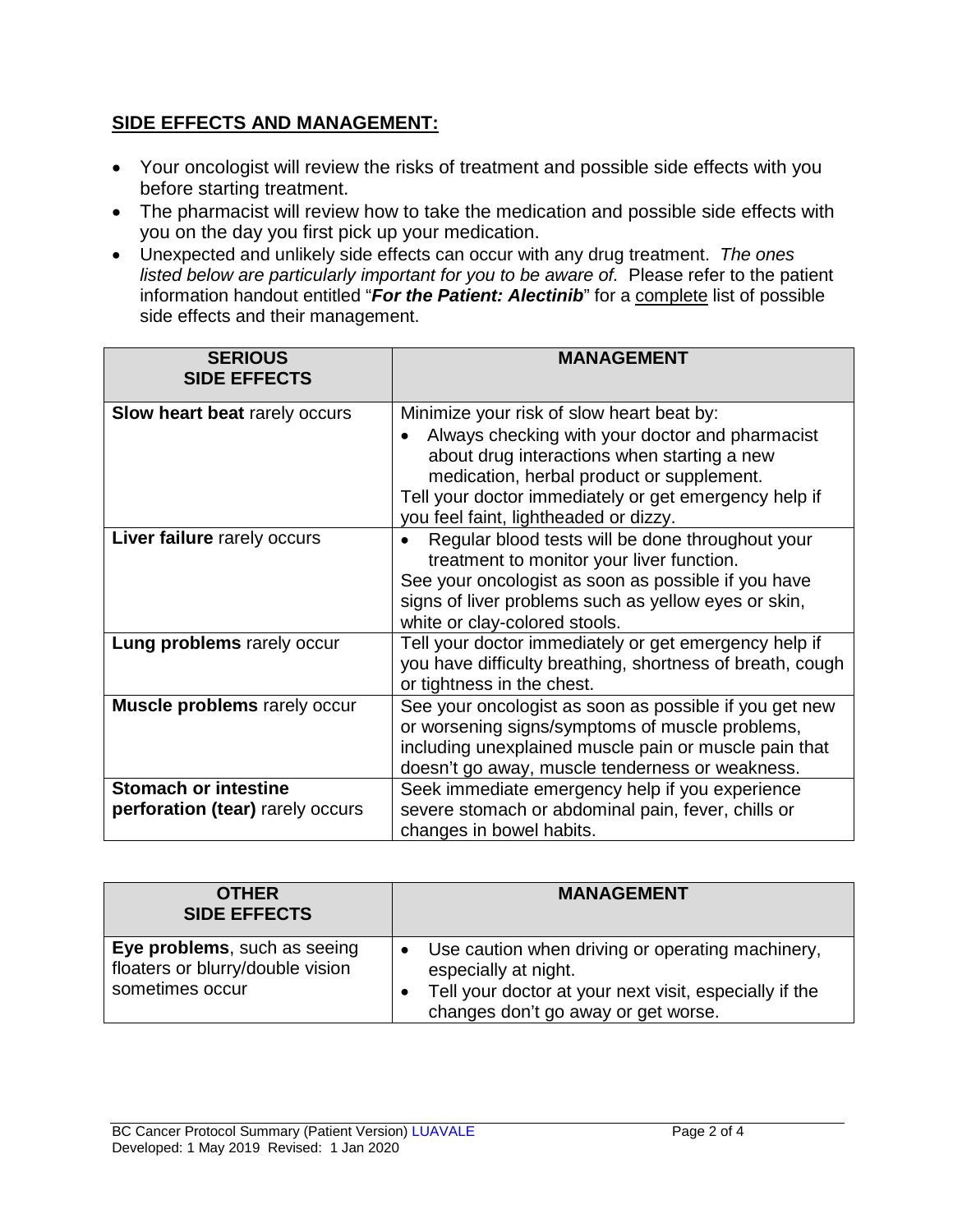| <b>OTHER</b>                                                              | <b>MANAGEMENT</b>                                                                                                                                                                                                                                                                                                                                                                                                        |
|---------------------------------------------------------------------------|--------------------------------------------------------------------------------------------------------------------------------------------------------------------------------------------------------------------------------------------------------------------------------------------------------------------------------------------------------------------------------------------------------------------------|
| <b>SIDE EFFECTS</b>                                                       |                                                                                                                                                                                                                                                                                                                                                                                                                          |
| Your skin may sunburn more<br>easily than usual                           | Refer to Your Medication: Sun Sensitivity and<br>Sunscreens <sup>*</sup> or the BC Health Guide for more<br>information.<br>After sun exposure, if you have severe sunburn or a<br>skin reaction such as itching, rash or swelling,<br>contact your doctor.                                                                                                                                                              |
| Sugar control may sometimes be<br>affected in diabetic patients           | Check your blood sugar regularly if you are diabetic.                                                                                                                                                                                                                                                                                                                                                                    |
| Diarrhea may sometimes occur                                              | To help diarrhea:<br>Drink plenty of liquids.<br>$\bullet$<br>Eat and drink often in small amounts.<br>Avoid high fibre foods as outlined in Food Ideas to<br>$\bullet$<br>Help with Diarrhea During Chemotherapy*.<br><b>NOTE:</b> if lactose in milk usually gives you diarrhea,<br>$\bullet$<br>the lactose in the capsule may be causing your<br>diarrhea. Take LACTAID® tablets just before your<br>alectinib dose. |
| <b>Constipation may sometimes</b><br>occur                                | To help with constipation:<br>Drink plenty of liquids.<br>Try the ideas in Suggestions for Dealing with<br>$\bullet$<br>Constipation.                                                                                                                                                                                                                                                                                    |
| Nausea and vomiting may occur.<br>Most people have little or no<br>nausea | To help with nausea or vomiting:<br>Drink plenty of liquids.<br>$\bullet$<br>Eat and drink often in small amounts.<br>$\bullet$<br>Try the ideas in Food Choices to Help Control<br>$\bullet$<br>Nausea*.                                                                                                                                                                                                                |
| Tiredness and lack of energy<br>may sometimes occur                       | Do not drive a car or operate machinery if you are<br>$\bullet$<br>feeling tired.<br>Try the ideas in Your Bank to Energy Savings:<br>$\bullet$<br>Helping People with Cancer Handle Fatigue*.                                                                                                                                                                                                                           |
| <b>Skin rashes may sometimes</b><br>occur                                 | If itching is very irritating, call your doctor. Otherwise,<br>be sure to mention it at your next visit.                                                                                                                                                                                                                                                                                                                 |

**\* Please ask your pharmacist for a copy**